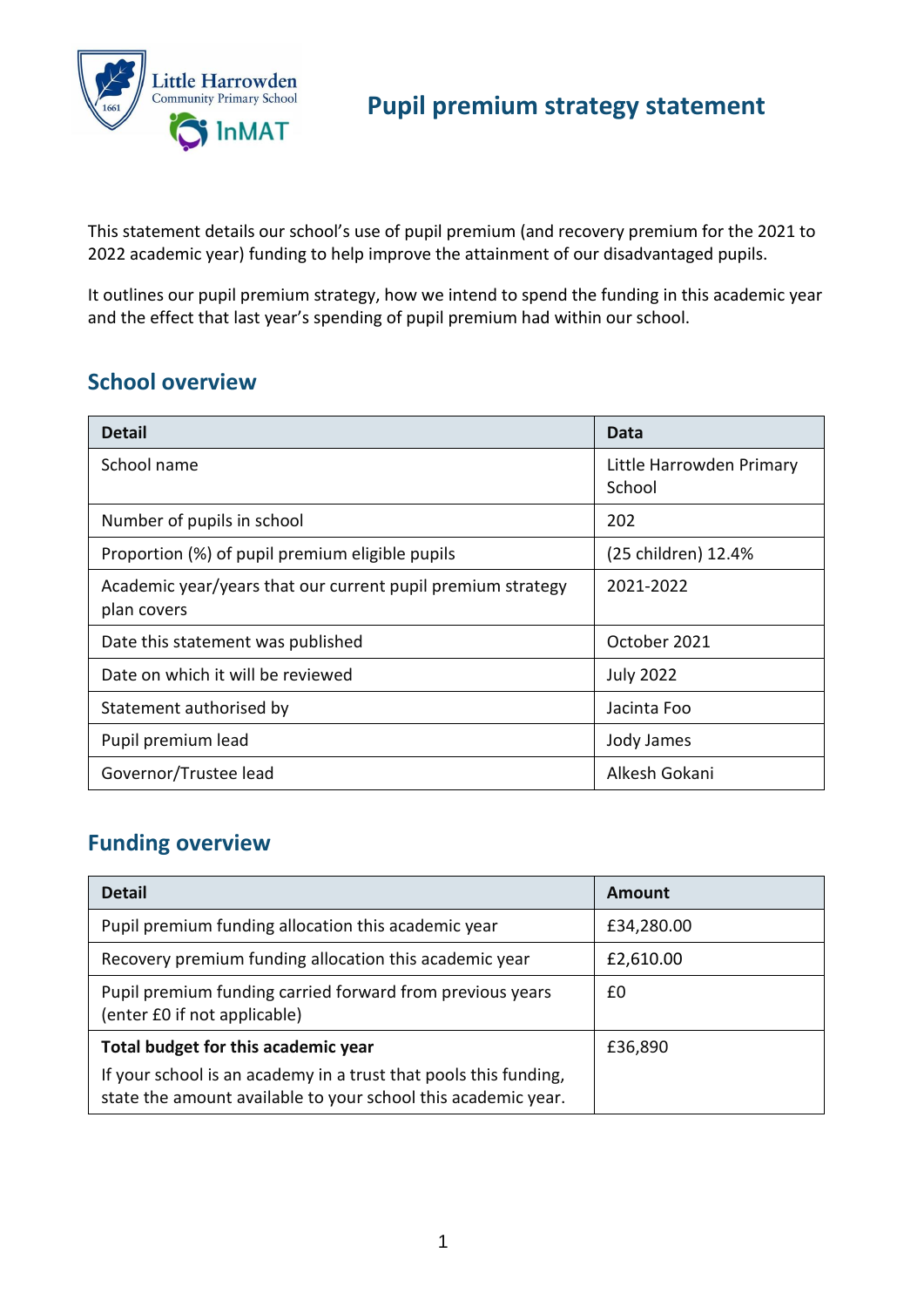# **Part A: Pupil premium strategy plan**

#### **It is our intention at Little Harrowden Primary School to:**

• To ensure that children in receipt of Pupil Premium and those families who are on low income have access to enrichment activities.

• We reserve the right to allocate the Pupil Premium funding to support any pupil or groups of pupils the school has legitimately identified as being socially disadvantaged.

• Pupil Premium funding will be allocated following a needs analyse which will identify priority classes, groups or individuals. Limited resources and funding means that not all children receiving Free School meals will be in receipt of Pupil Premium interventions at one time.

#### **We intend to achieve this by:**

- Identifying those year groups that show significant need of extra support
- Identifying areas of learning that are not as strong
- Identifying those children who may be particularly vulnerable.

#### **Demography and School Context**

Little Harrowden Primary School is a village community school in North Northamptonshire, it is part of an academy trust (Inspire Multi-Academy Trust) of 12 primary schools. 12.4% of children are entitled to Pupil Premium, 6% are SEND and 5% are EAL. The map below displays the 'Index of Multiple Deprivation' and puts Little Harrowden School amongst the 40% of most deprived neighbourhoods in the country.

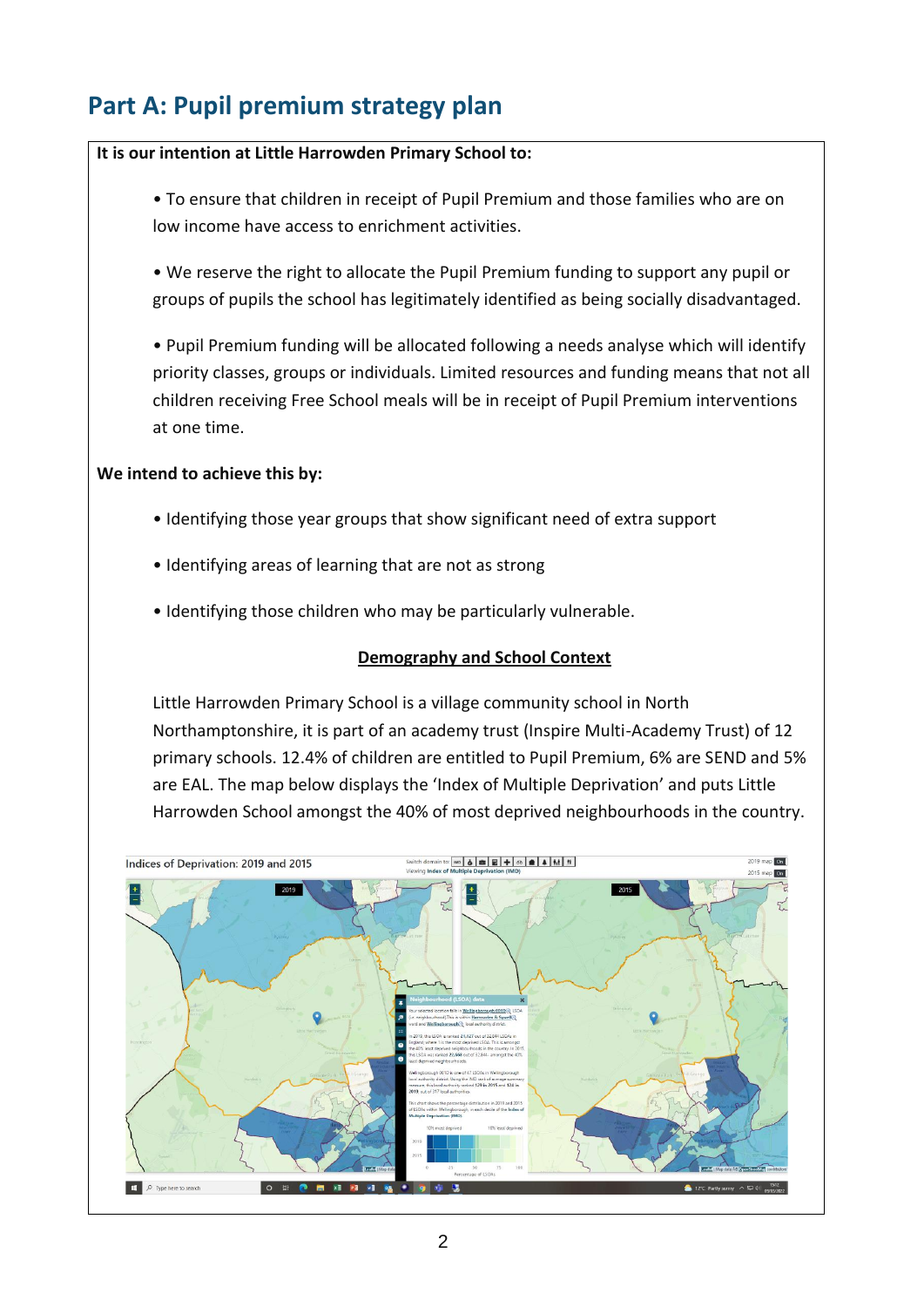## **Challenges**

This details the key challenges to achievement that we have identified among our disadvantaged pupils.

| <b>Challenge</b><br>number | <b>Detail of challenge</b>                                                                                                                                                                                                 |
|----------------------------|----------------------------------------------------------------------------------------------------------------------------------------------------------------------------------------------------------------------------|
|                            | A significant number of our Pupil premium pupils (%) have recorded<br>safeguarding issues and have social, emotional and mental health needs which<br>is therefore having a detrimental effect on their academic progress. |
| 2                          | Disadvantaged children are not making expected in some areas of their<br>learning.                                                                                                                                         |
| 3                          | A significant number of our Pupil premium children have low attendance.                                                                                                                                                    |
| 4                          | In some cases, support and engagement from home, access to resources and<br>wider experiences are limited e.g. books, uniform and technology.                                                                              |
| 5                          | To ensure that all children in receipt of Pupil Premium and those families who<br>are on low incomes have access to enrichment activities and are not at a deficit<br>due to COVID19.                                      |

### **Intended outcomes**

This explains the outcomes we are aiming for **by the end of our current strategy plan**, and how we will measure whether they have been achieved.

| <b>Intended outcome</b>                                                                                            | <b>Success criteria</b>                                                                                                                                             |
|--------------------------------------------------------------------------------------------------------------------|---------------------------------------------------------------------------------------------------------------------------------------------------------------------|
| To improve the well-being and self-esteem of<br>children eligible for Pupil Premium.                               | Success criteria: Internal well-being and<br>involvement trackers show improved well-<br>being and involvement.                                                     |
| Quality teaching and use of PiXL therapies<br>and recovery curriculum for all Pupil Premium<br>children in school. | Success criteria: Data shows that children<br>will be rapidly back on track and if this is not<br>the case the teacher will annotate actions to<br>be put in place. |
| To support children with anxiety and Mental<br><b>Health Concerns</b>                                              | Success criteria: Decrease anxiety and<br>improve children's attitude to learning as a<br>result.                                                                   |
| To boost attendance to 95% or above for all<br>children in receipt of Pupil premium                                | Success criteria: Attendance increases for all<br>children.                                                                                                         |
| To support the families of children in receipt<br>of Pupil premium via various support systems.                    | Success criteria: Working with our Family<br>Support Worker to improve the relationship<br>between school and home.                                                 |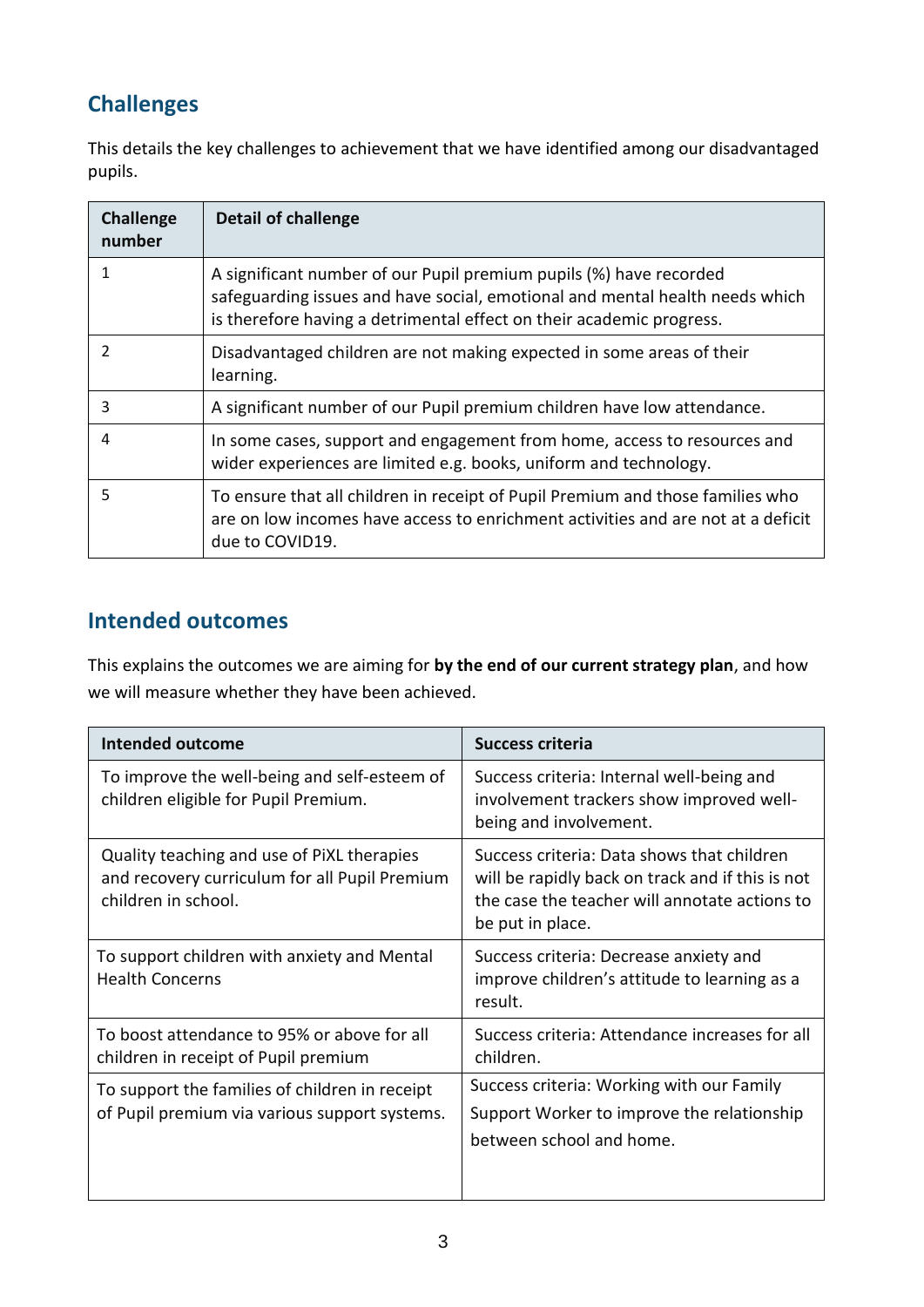## **Activity in this academic year**

This details how we intend to spend our pupil premium (and recovery premium funding) **this academic year** to address the challenges listed above.

#### **Teaching (for example, CPD, recruitment and retention)**

Budgeted cost: £2823

| <b>Activity</b>                             | <b>Evidence that supports</b><br>this approach | <b>Challenge</b><br>number(s)<br>addressed |
|---------------------------------------------|------------------------------------------------|--------------------------------------------|
| Spelling programme called Read, Write Inc.  | This is a programme that                       | 2 & 4                                      |
| This is a resource for Years 2 to 6 and has | has proven results in                          |                                            |
| been created to meet the more demanding     | other schools across the                       |                                            |
| spelling requirements of the National       | Trust. It is a highly                          |                                            |
| Curriculum.                                 | structured programme                           |                                            |
|                                             | for Teachers to teach                          |                                            |
| (f123)                                      | spelling effectively.                          |                                            |
|                                             | To support staff and                           |                                            |
| PiXL - a school improvement programme for   | Teachers to provide high                       |                                            |
| Years 1 to 6. This resource covers all      | quality resources for                          |                                            |
| academic areas, Maths, English, Reading and | planned lessons and                            |                                            |
| Grammar Punctuation and Spelling.           | interventions for                              |                                            |
|                                             | children in their class.                       |                                            |
| (E2700)                                     | Along side structured                          |                                            |
|                                             | homework that supports                         |                                            |
|                                             | learning in school.                            |                                            |
|                                             | Our Governor has been                          |                                            |
| Our Pupil Premium Governor, Avnish Thakrar  | provided training in their                     |                                            |
| meets termly with our Headteacher to        | role and will be better                        |                                            |
| conduct learning walks.                     | equipped to help and                           |                                            |
|                                             | support our monitoring                         |                                            |
| (f0)                                        | of Pupil Premium and                           |                                            |
|                                             | hold the Pupil Premium                         |                                            |
|                                             | lead to account.                               |                                            |
|                                             |                                                |                                            |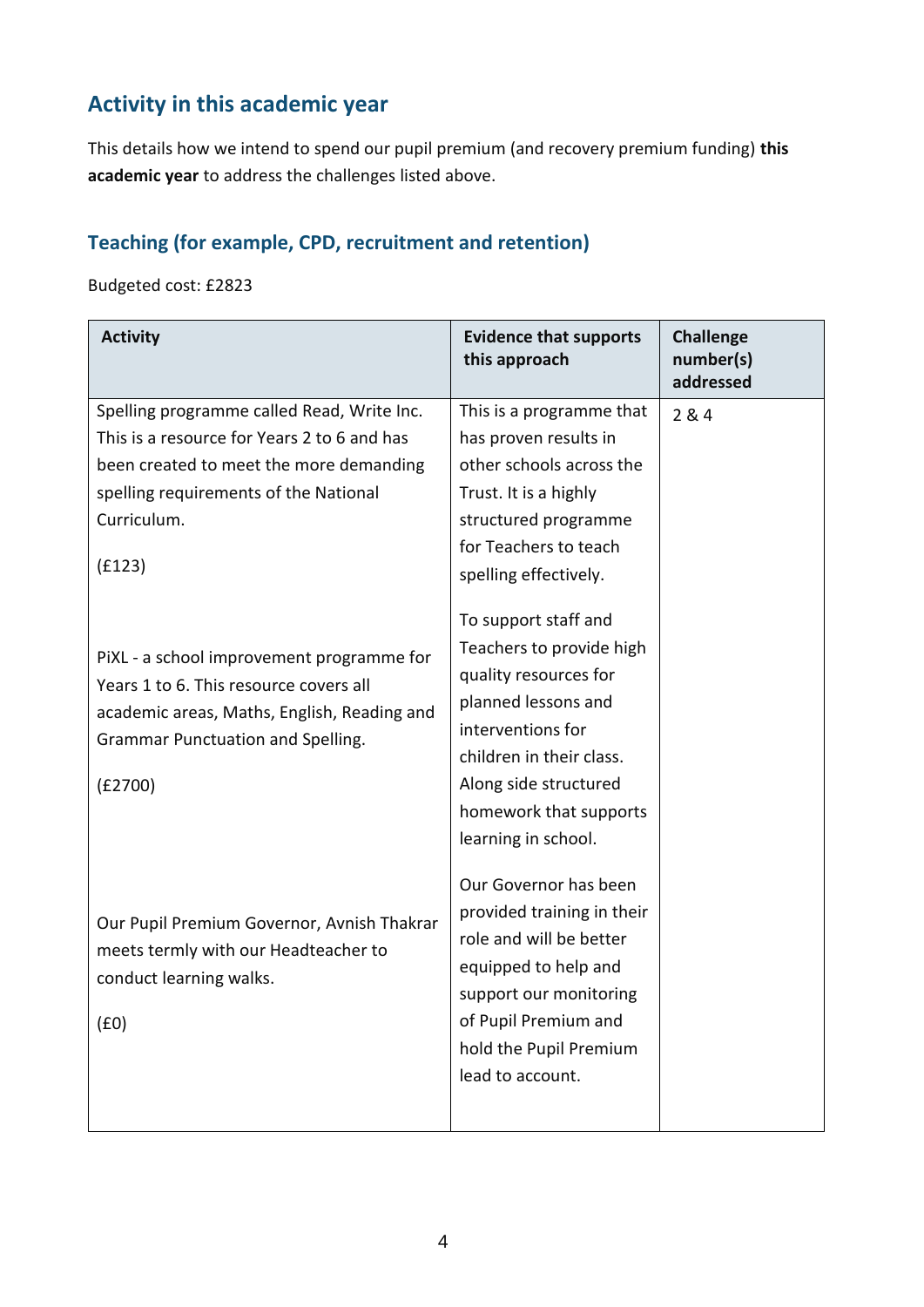## **Targeted academic support (for example, tutoring, one-to-one support structured interventions)**

Budgeted cost: £4297

| <b>Activity</b>                                                                                                                                                                       | <b>Evidence that supports</b><br>this approach                                                                                                                                                                                                                                                                          | <b>Challenge number(s)</b><br>addressed |
|---------------------------------------------------------------------------------------------------------------------------------------------------------------------------------------|-------------------------------------------------------------------------------------------------------------------------------------------------------------------------------------------------------------------------------------------------------------------------------------------------------------------------|-----------------------------------------|
| Tutoring Programme to be used to<br>support children who are significantly<br>behind and allow other children<br>achieve greater depth in some areas of<br>their learning.<br>(E3078) | Use of a qualified class<br>teacher, who has<br>extensive knowledge of<br>the individual children<br>and cohort, to lead small<br>group interventions. Extra<br>support to maintain high<br>attainment. Small group<br>interventions with highly<br>qualified staff have been<br>shown to be effective.                 | $\overline{2}$                          |
| A proportion of SEND Teacher salary<br>(f1219)                                                                                                                                        | This has allowed our<br>member of staff the time<br>to focus on children on a<br>1:1 level. Work closely<br>with Teachers and<br>support staff to develop<br>bespoke learning and<br>behaviour programmes to<br>enable pupils to access<br>the classroom effectively,<br>and make progress in line<br>with their peers. |                                         |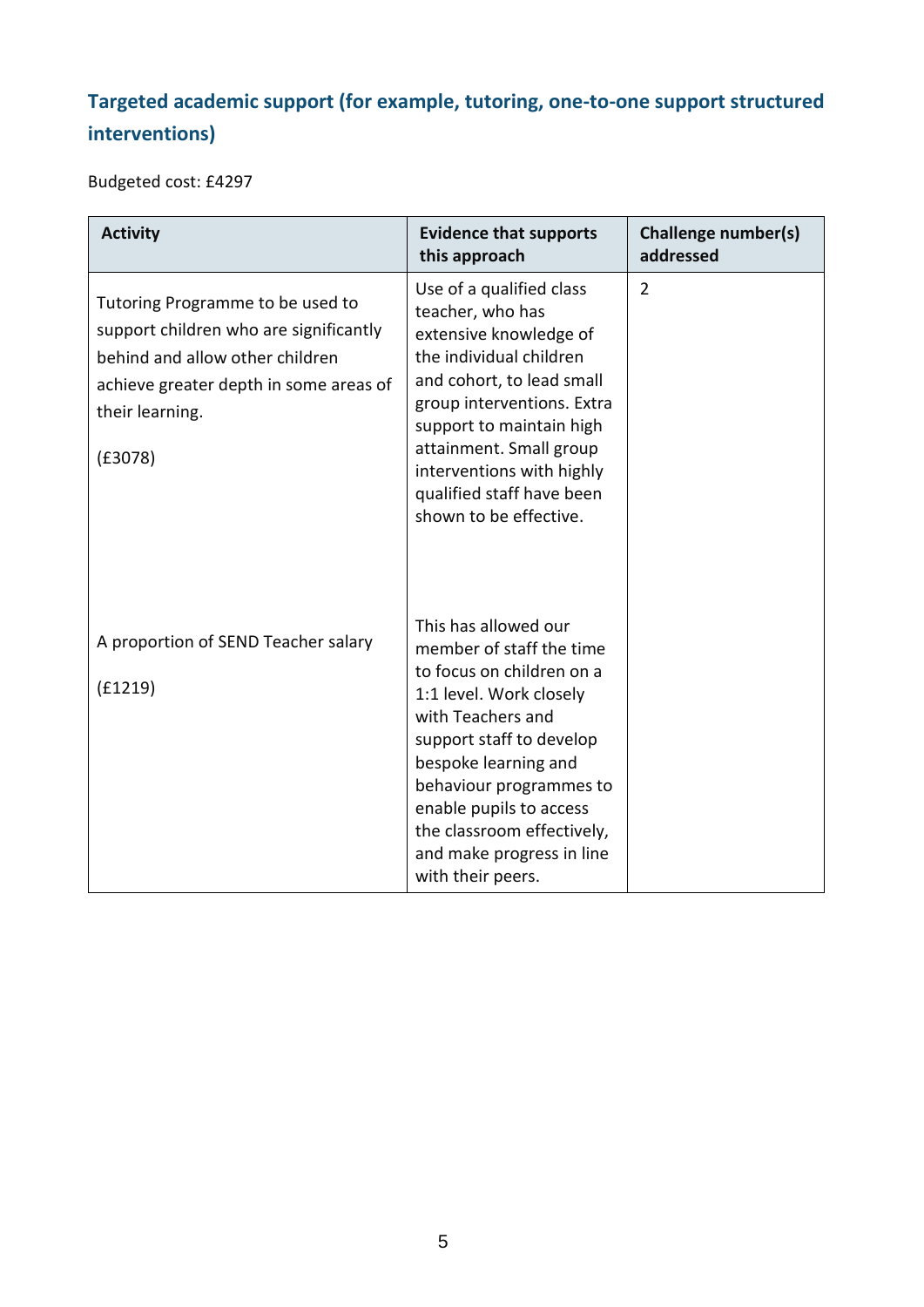## **Wider strategies (for example, related to attendance, behaviour, wellbeing)**

Budgeted cost: £29 770

| <b>Activity</b>                                                                                                                                                                                                    | <b>Evidence that supports</b><br>this approach                                                                                                                                                                                                                                                                                                                                                                                                                                                                                                                                                                       | <b>Challenge number(s)</b><br>addressed |
|--------------------------------------------------------------------------------------------------------------------------------------------------------------------------------------------------------------------|----------------------------------------------------------------------------------------------------------------------------------------------------------------------------------------------------------------------------------------------------------------------------------------------------------------------------------------------------------------------------------------------------------------------------------------------------------------------------------------------------------------------------------------------------------------------------------------------------------------------|-----------------------------------------|
| A proportion of Family Support<br><b>Worker Salary</b><br>(f11082)                                                                                                                                                 | 40% of our pupils in<br>receipt of Pupil Premium<br>have persistent<br>absenteeism and/or<br>lateness. There is a direct<br>correlation between<br>attendance/lateness and<br>attainment in school. Our<br><b>Family Support Worker</b><br>will provide support and<br>strategies for families to<br>enable pupils to attend<br>school promptly and<br>access learning. In<br>addition to this our FSW<br>works with 88% of our<br>Pupil Premium children<br>providing a variety of<br>programmes and support<br>for both children and the<br>wider family, enabling<br>them to access the<br>classroom effectively. | 1 & 3                                   |
| A contribution towards the cost of a<br>residential for a high populated Pupil<br><b>Premium Class</b><br>(£628)                                                                                                   | This has allowed Pupil<br>Premium children to<br>attend the residential<br>alongside their peers.<br>Providing equal<br>opportunities for all<br>pupils to experience the<br>benefits of a residential<br>experience.                                                                                                                                                                                                                                                                                                                                                                                                | 5                                       |
| Vouchers for all Pupil Premium<br>children, families use these funds to<br>contribute towards residentials, trips,<br>extra-curricular activities and uniform<br>for their children throughout the school<br>year. | This funding enables pupil<br>premium children to have<br>equal access to extra-<br>curricular activities.<br>Ofsted research (2019)<br>places emphasis on<br>improving cultural capital,                                                                                                                                                                                                                                                                                                                                                                                                                            |                                         |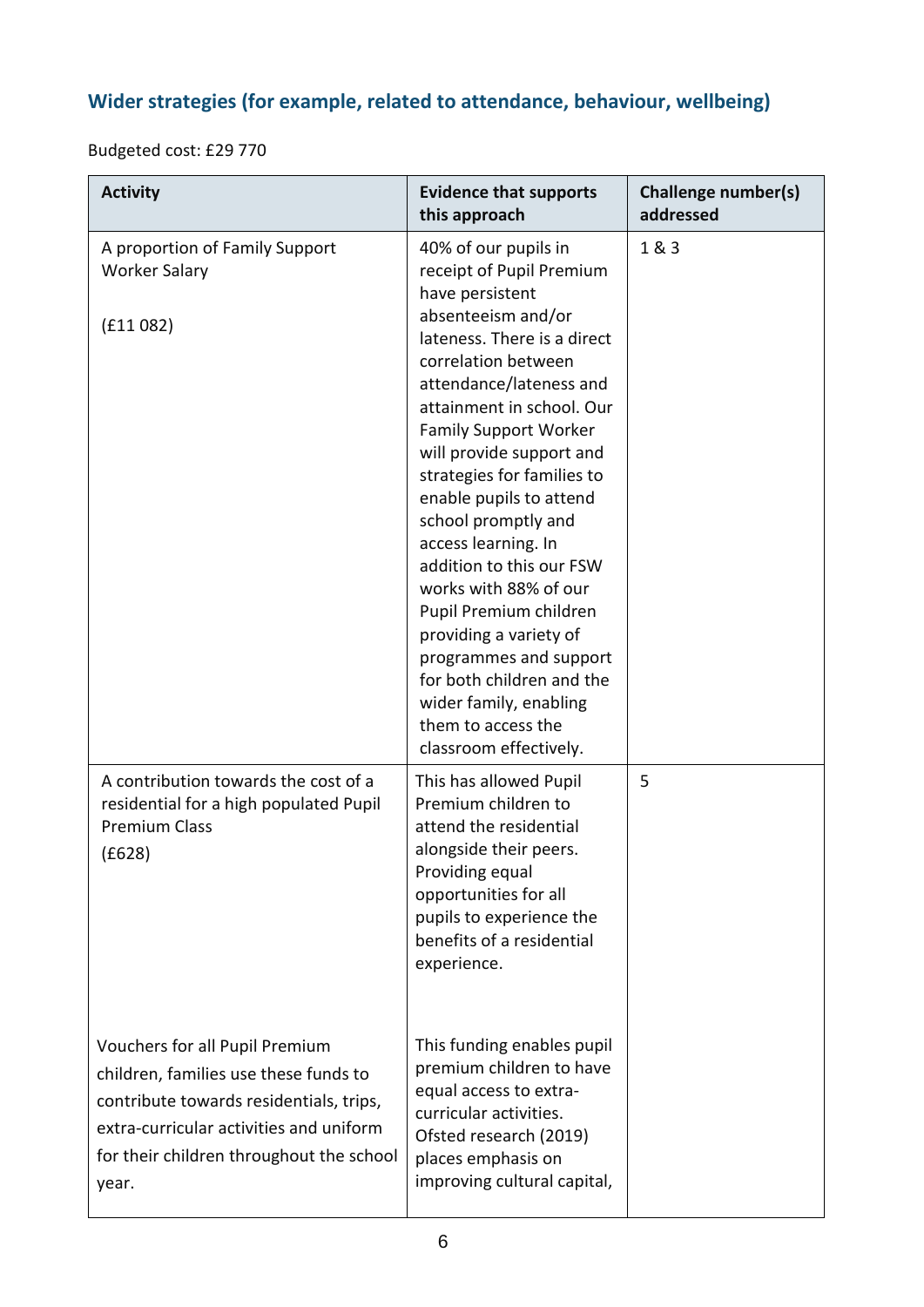| (£6720)                                                                                                                                                                                                               | particularly for<br>disadvantaged pupils.                                                                                                                                                                                                                                                                                                     |              |
|-----------------------------------------------------------------------------------------------------------------------------------------------------------------------------------------------------------------------|-----------------------------------------------------------------------------------------------------------------------------------------------------------------------------------------------------------------------------------------------------------------------------------------------------------------------------------------------|--------------|
| Horse Therapy for children that have<br>social, emotional and mental health<br>needs. This resource gives children a<br>safe space to voice their concerns and<br>anxieties.<br>(E9500)                               | This is a bespoke therapy<br>for children with complex<br>emotional needs to<br>provide a therapeutic<br>learning environment<br>where individuals can go<br>and feel emotionally and<br>physically safe. With the<br>aim of developing their<br>emotional resilience in<br>school and enable them to<br>access the classroom<br>effectively. | $\mathbf{1}$ |
| LAMDA lessons for a group of Pupil<br>Premium children. This 1:1 work has<br>given children with reduced social skills<br>the confidence to stand in front of their<br>peers and learn to use their voice.<br>(E1840) | This 1:1 work develops<br>children's self-confidence<br>and self-esteem. Within<br>these sessions there is a<br>focus on oracy and<br>developing their language<br>skills. This enables them to<br>develop their<br>communication skills for<br>both in and out the<br>classroom.                                                             |              |

# **Total budgeted cost: £36 890**